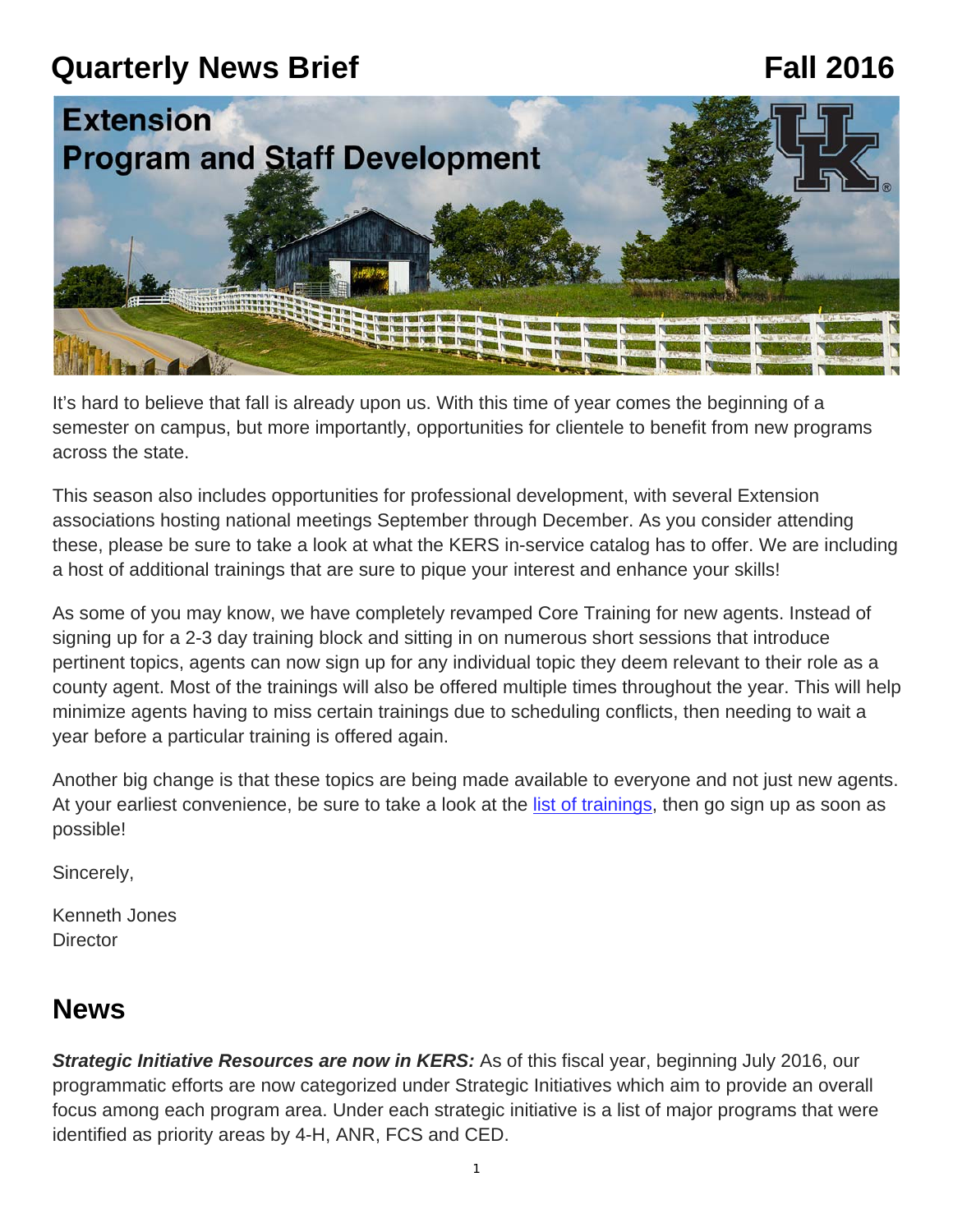When logging in to KERS, agents and specialists will no longer see a list of PAC codes, but a new numbered list of Major Programs from which they can select to associate with specific programming. A drop-down menu can be found in most KERS templates where agents and specialists can choose when reporting (e.g., statisticals, success stories, etc.).

In addition, agents will notice that there is no longer Priority Indicator or Featured Program reports to submit. The Major Programs are connected to a new report, Program Indicators, for FY2017. When agents click on the link "Program Indicators (FY2017)" and select a major program from the drop-down menu, a list of indicators will appear. In the past, it was indeed a challenge to adequately come up with similar numbers for the priority indicators. Now, these Program Indicator numbers can easily be tallied using the evaluation tools provided. The process is as simple as distributing an appropriate evaluation

to clientele after a program, then taking the total responses from the evaluations and entering the data in the KERS Program Indicators report. Once the data is entered, agents can go back and add to the numbers at any time. More importantly, agents/counties have an instant source of data that can be used to prepare and strengthen success stories. Specialists (particularly those serving as contacts for a major program) can also aggregate statewide data from all counties through the KERS reports page.

A list of all resources are available online. [Click here](https://psd.ca.uky.edu/strategicinitiatives) to access materials by program area. We believe that these new features will help us communicate a stronger message to stakeholders about the value of Extension. If you have any questions about the Strategic Initiatives, Major Programs or Program Indicators, don't hesitate to contact me, your Assistant Director or a specialist that works with a specific Strategic Initiative.

-Ken

*Kentucky Extension Diversity Awards:* Since 1994, Kentucky Cooperative Extension has recognized Extension professionals who, through targeted efforts, excelled in reaching new clientele. The awards are annual and are available to both KSU and UK Extension professionals. Those chosen for the award receive a plaque and a program award of \$500 (individual) and \$1,000 (team) to use in their County or department to continue diversity efforts. Beginning November 1<sup>st</sup>, nominations/applications will be accepted and will close December 19th. Information on what to include in the nominations can be found [here.](http://diversity.ca.uky.edu/extension-diversity-awards) If you have any questions please contact Quentin Tyler, Assistant Dean and Director for Diversity at [Quentin.tyler@uky.edu.](mailto:Quentin.tyler@uky.edu)

*Cooperative Extension Service Summer Internship Program:* The 45 interns that represented the class of 2016 has come to an end, but the memories will last a lifetime! Based on evaluations, it is remarkable to see that 39 out of 45 interns are interested in seeking full time employment with UK CES. For a more in-depth update on the 2016 Internship Program, [click here](https://psd.ca.uky.edu/sites/psd.ca.uky.edu/files/fall_2016_internship_program_update.pdf). The summer internship program application will be open October 1st – December 31st. We will begin soliciting for county host at the end of October. If you have any questions please contact Mia Farrell at (859) 218-4800. Marketing materials and application will be available [here](http://ces-personnel.ca.uky.edu/internship-program).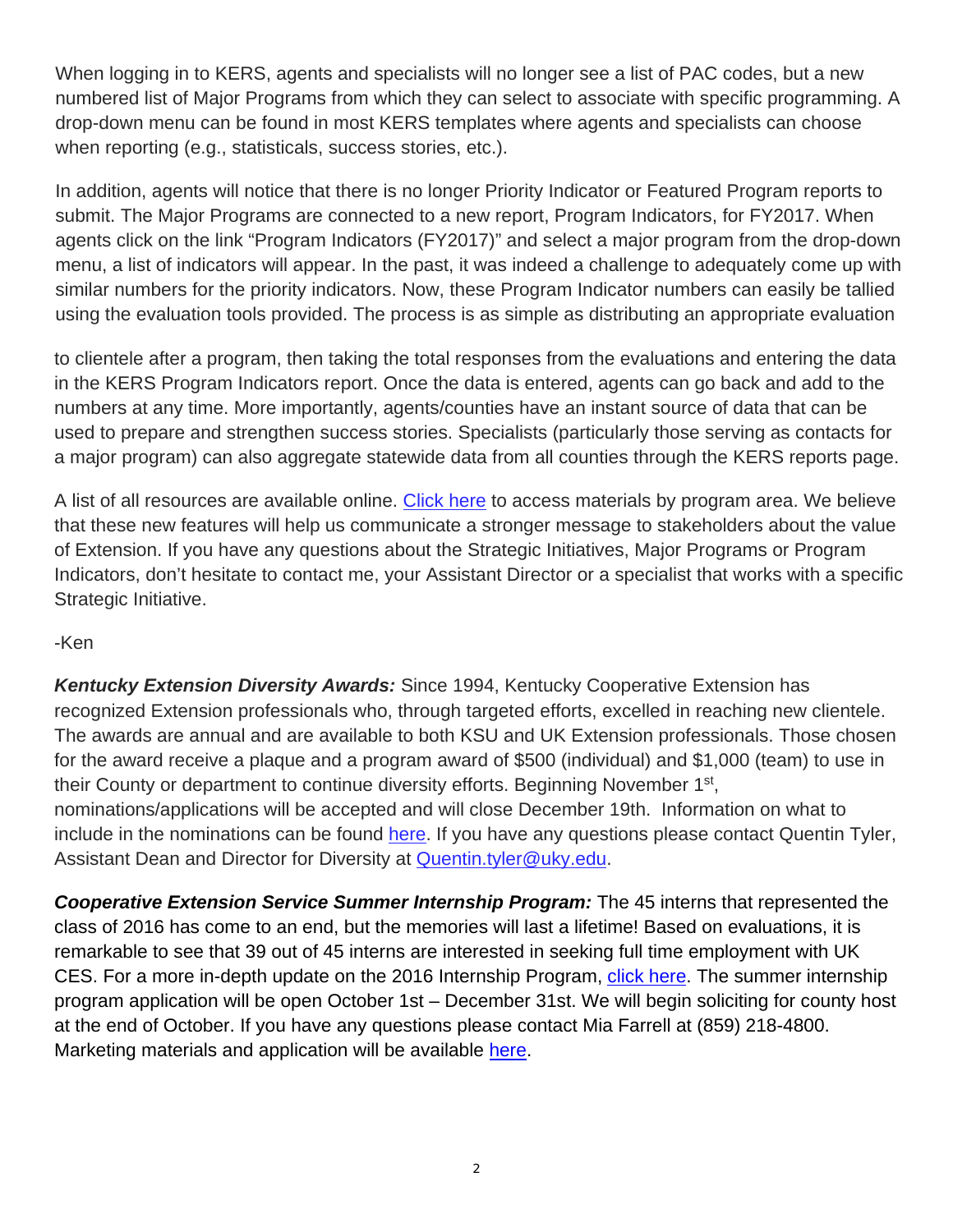*Jr. MANRRS State Leadership Institute, December 2016:* The 5th Annual Jr. MANRRS State Leadership Conference will be held December 9th-10th, 2016. Registration is free. We hope to share this experience with the youth in your community! Please contact your local 4-H Youth Development Agent about

membership & registration. See the [Diversity website f](http://diversity.ca.uky.edu/content/jr-manrrs)or more information.

# **Agents in Action**

*New Extension Agents, Summer 2016:* PSD warmly welcomes the new County Extension Agents who completed their orientation in August. Learn more about our new colleagues...read more

*Success Story: Bryce Robert (Spencer County Agriculture and Natural Resources Extension), Wildlife Habitat and Management Program.* During the past 15 years, Spencer County has nearly tripled its population, going from 6,000 residents to nearly 19,000. As we have seen this growth, we've also encountered issues with wildlife damage to gardens and crops due to a decrease in wildlife habitat... read more

# **Professional Development Opportunities**

*IN-SERVICE: Survey Basics* Join Pam Sigler for training on survey basics this fall! Topics covered include: Sampling, Design, and Developing Questions; Guidelines for Writing Questions; Accessing Survey Tools; Methods for Conducting and Distributing Surveys; Survey Responses, Data Entry, Analysis, Results, and Reporting Findings. Each webinar lasts one hour, and there will be 2 face-toface sessions in this series. Agents are eligible for KERS credit for each one attended. For more information on dates and times, or to sign up for these trainings, head over to [KERS.](https://warehouse.ca.uky.edu/kers/login.aspx)

*IN-SERVICE: The Road Trip to Successful Teaching Training Series* is being offered to Extension Agents and Program Assistants who are interested in learning various teaching methods in order to enhance educational programs in their counties. The goal is that Agents/Program Assistants will be equipped with skills to create effective lesson plans, present educational material in various ways to improve their teaching to clientele, and to assist them in evaluating their educational programs. For more information on dates and times, or to sign up for these trainings, head over to [KERS.](https://warehouse.ca.uky.edu/kers/login.aspx)

*IN-SERVICE: NEW Report to the People Webinar*. There is a new template for the Report to the People, as well as a change to the submission process. This training will discuss these changes and provide an opportunity for questions and discussion for attendees. Both Support Staff & Agents responsible for putting the content of your office's Report to the People in the template and providing it to the main campus are welcome to register in KERS for this training. For more information on the 3 training dates and times, or to sign up for this training, head over to **KERS**.